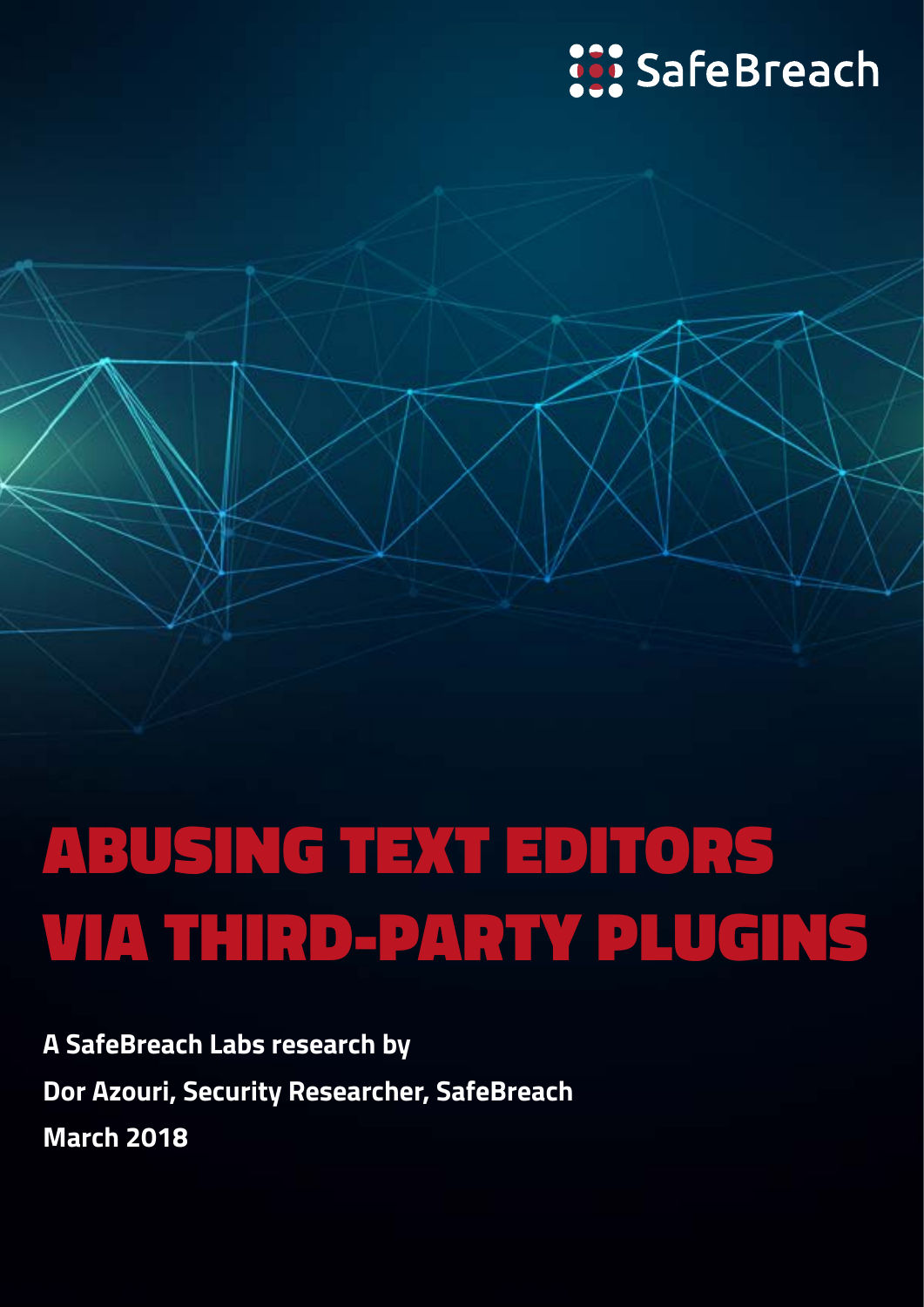#### **EXECUTIVE SUMMARY**

Sofware third-party extensibility mechanisms have proven to be fertle ground for atacks many tmes in the past. Following recent attacks of such nature, we started examining 6 popular extensible text editors for unix systems, checking their defenses against similar potential abuses.

This research document outlines how some of them can be abused locally for privilege escalation. Mitigating this potential breach can be done in several ways; we provide OSSEC rules for your own convenience.

While there are other known techniques to escalate privileges, specific restrictive circumstances might make this one the preferred choice.

#### **OVERVIEW**

Advanced editors give you more features, ease of use and most importantly for our scope - they offer extensibility. Cutting to the chase, extensibility means running some third-party bits of code. That third party may be yourself, or a developer that made his extension public (published in a web store, git repo...).

Technical users will occasionally need to edit root-owned fles, and for that purpose they will open their editor with elevated privileges, using "sudo". There are many valid reasons to elevate the privileges of an editor.

We examined several popular editors for unix environments. Our research shows how extensible text editors can be used locally as another way to gain privilege escalation on the machine. We will demonstrate how our method succeeds regardless of the fle being opened in the editor, so even limitatons commonly applied on sudo commands might not protect from it.

The set of editors that were put to the test include some of the most highly ranked ones (according to [htp://lifehacker.](http://lifehacker.com/five-best-text-editors-1564907215) [com/fve-best-text-editors-1564907215](http://lifehacker.com/five-best-text-editors-1564907215)).

- 1. Sublime
- 2. Vim
- 3. Emacs
- 4. Gedit
- 5. pico/nano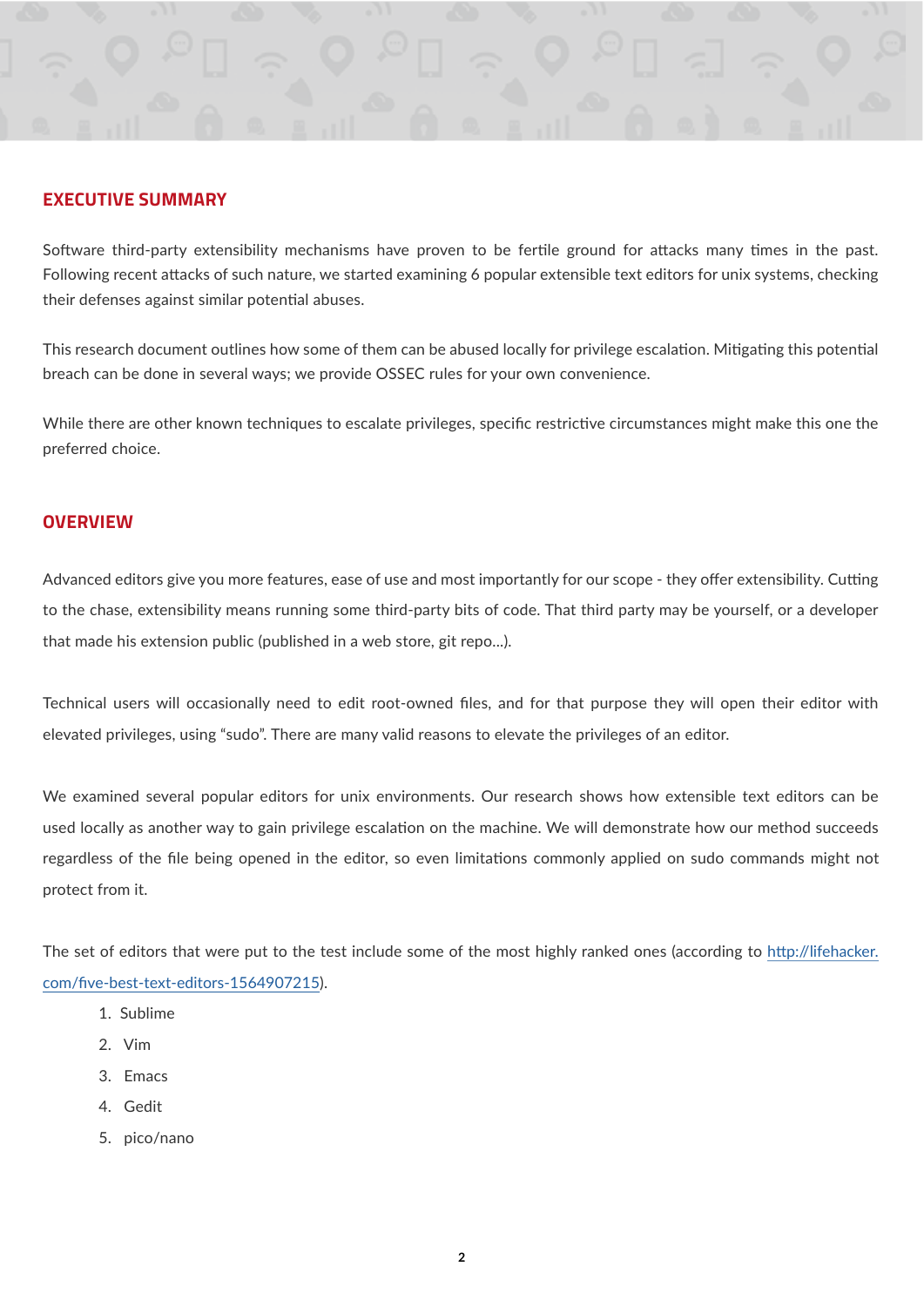

Let us detail the fndings and describe the ways these editors can be abused.



"Real programmers set the universal constants at the start such that the universe evolves to contain the disk with the data they want."

#### **AS A PRIVILEGE ESCALATION METHOD**

What we found about most of the applications that we examined is that when it comes to loading plugins, their separation of the two modes-- regular and elevated--is not complete. Their folder permissions integrity is not kept well and that opens the door for an atacker with regular user permissions to get elevated executon of arbitrary code.

Imagine a starting point where an attacker has the ability to run code, not elevated. The user that he runs under is a sudoer (Linux), but running without elevated status. All he or she has to do is write a malicious plugin to the user folder of the editor that's in use, and wait for the editor to be invoked in elevated status, where the user will enter his root password. Depending on the user profle, the atacker might only need to wait for hours. In some cases he may wait forever, but there are plenty of situations that require users to open files using sudo.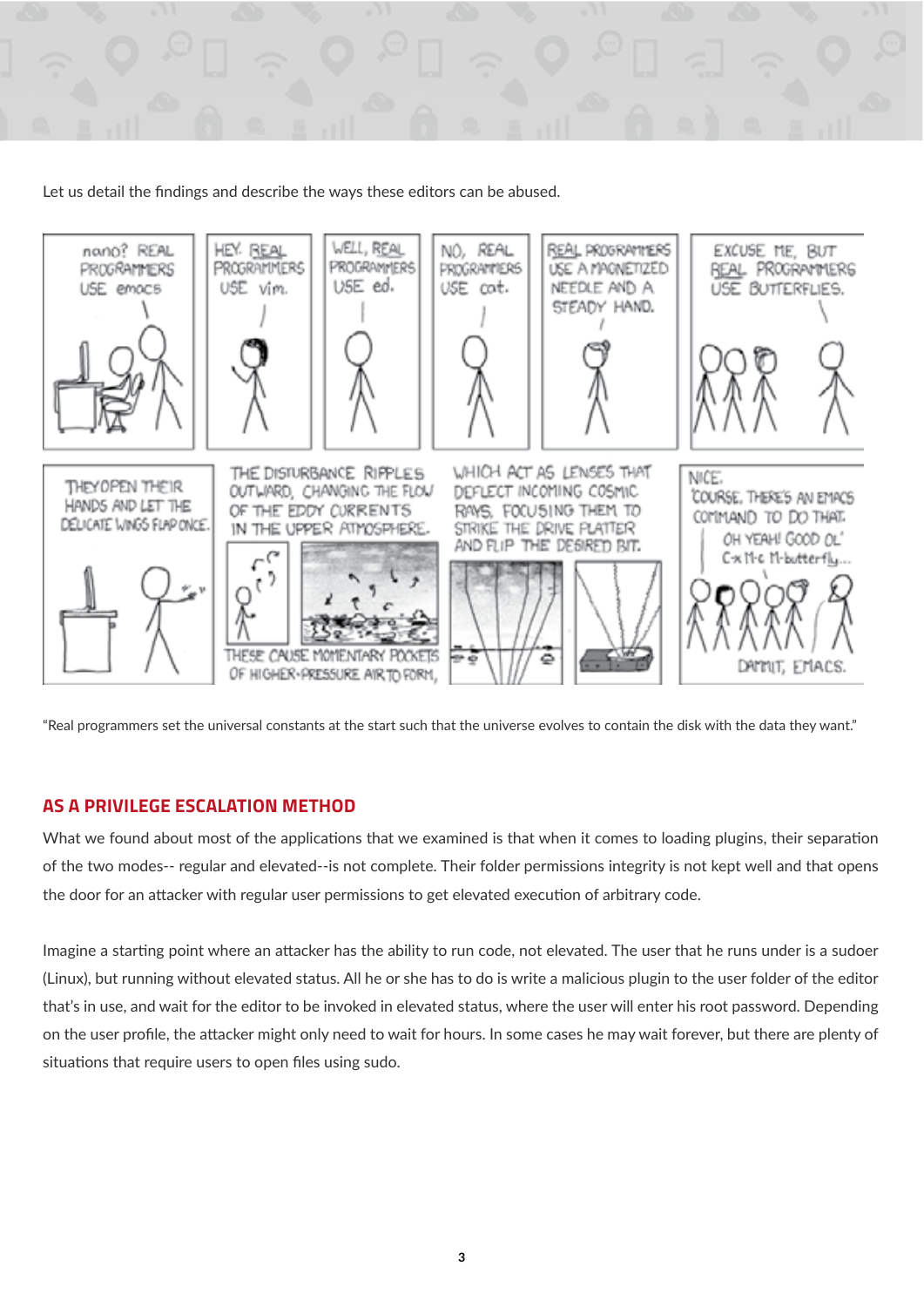

#### **THE ATTACK**

#### **Assumptions**

For the privilege escalation to work, we assume the following:

- We have regular (not elevated) execution using a sudoer user (a user that's in /etc/sudoers)
- The user occasionally invokes the editor in elevated status common amongst linux users, especially when the machine is a server.
- The initial user the attacker takes use of has no malicious intentions. He or she has no intentions to exploit his or her sudo permissions to hack or break. If he or she was an insider threat, then of course this method is redundant.
- Alternatively, the user may have malicious intentions, but the system administrator has restricted his sudo privileges to only specifc commands and fles.

## **DETAILED DESCRIPTION**

All code pieces and other content described below can be found in the [SafeBreach-Labs/blog-snippets](https://github.com/SafeBreach-Labs/blog-snippets) GitHub repository.

#### **Sublime**

Tested on: Sublime Version: 3.0 Build 3143 Ubuntu 14.04.5, Kernel 4.13.0

#### *Adding a Plugin*

A Sublime extension can come in one of two forms:

- An installed package (usually installed using Package Control)
- A stand-alone Python plugin fle

The frst form is manageable by Package Control, and visible to it. It should typically be found in:

/opt/sublime\_text

as a sublime-package fle.

The second form is no more than a Python fle placed in:

~/.confg/sublime-text-3/Packages/User

Then if you want your plugin to handle editor events, you should implement your own subclass of sublime\_plugin. EventListener. You can then override some event callbacks, the first choice being on\_activated\_async. This specific event is "Called when a view gains input focus. Runs in a separate thread, and does not block the applicaton". Thus, it is perfect for a plugin that aims to get maximum runtme occasions. This callback will be called every tme a user switches tabs, or at frst, just when sublime starts. Other events available in the API can be found [here](https://www.sublimetext.com/docs/3/api_reference.html#sublime_plugin.EventListener).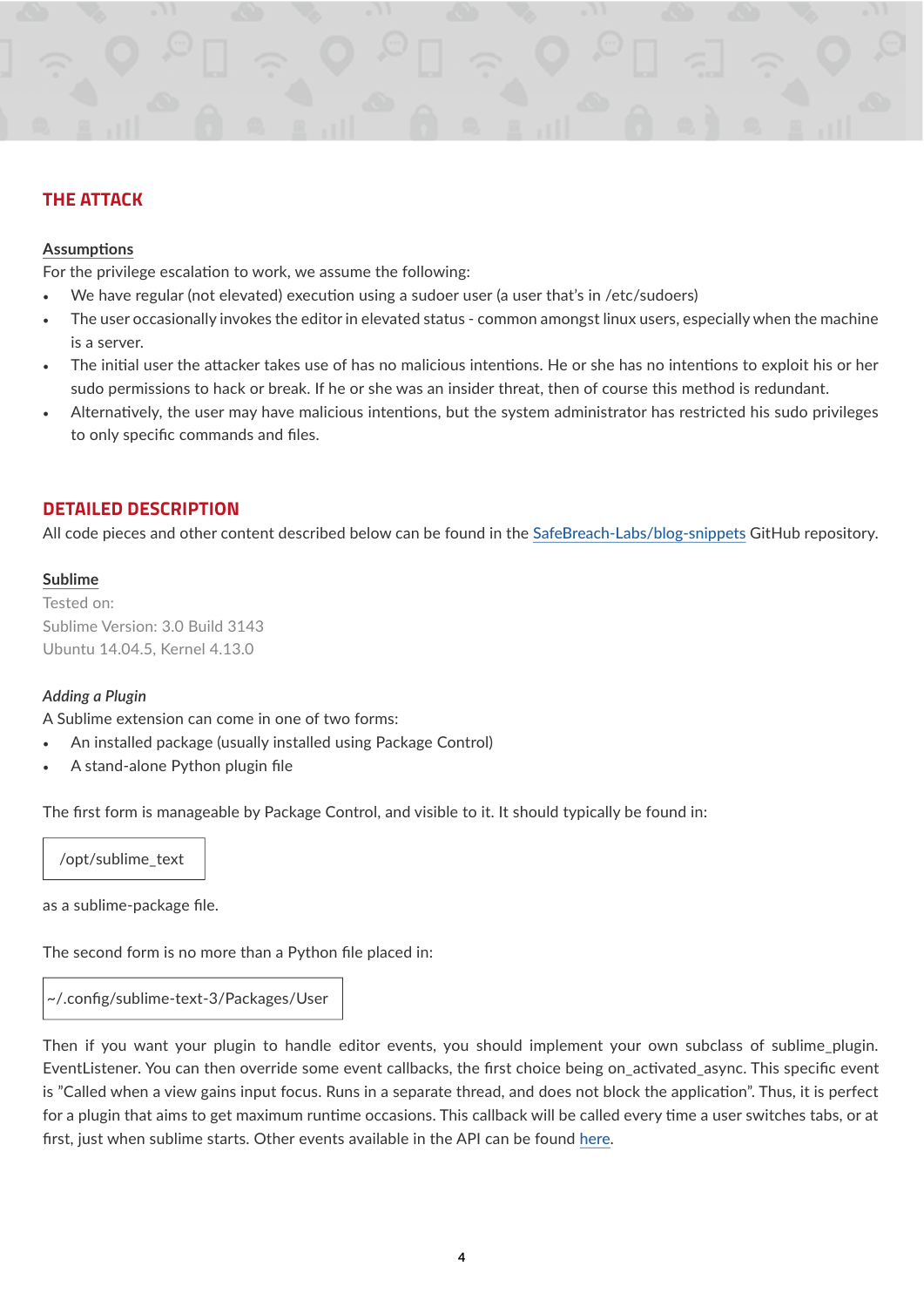

All that is left to do is for the attackers to implement their malicious intentions with the whole Python environment as their arsenal<sup>1</sup>.

#### **VIM**

Tested on: Vim Versions: 7.4 & 8.0 Ubuntu 14.04.5, Kernel 4.13.0

In order to duplicate the method to vim, we need to locate the relevant plugin locations. We also need to know how to load a plugin on startup. The main idea is the same as was previously shown on Sublime:

- 1. Build your desired python script.
- 2. Place it in ~/.vim/plugin/.

If the directory is missing, create it within the directory tree.

3. Create a new \*.vim fle in the same folder. This fle is the [actual vim plugin](https://github.com/SafeBreach-Labs/blog-snippets/blob/master/editors_plugins_fifth_column/write_root.vim), and it will be loaded on startup along with the other plugins. In our case, we want to demonstrate how to use the python script so the fle should look like this (VimScript):

```
if !has('python') && !has('python3')
       finish
endif
function! RootWrite()
       If has('python')
              pyfile ~/.vim/plugin/write_root_file.py
       else
              py3file ~/.vim/plugin/write_root_file.py
       endif
endfunc
call RootWrite()
```
4. The [write\\_root\\_fle.py](https://github.com/SafeBreach-Labs/blog-snippets/blob/master/editors_plugins_fifth_column/write_root.py) script in our test is trying to write a fle to a protected path, that only root has write access to:

```
try:
      f = open("/stab.file", "wb") f.close()
except IOError as e:
       pass
```
<sup>&</sup>lt;sup>1</sup> A slight "limitation" comes from the fact that the plugins are run in the shipped Python3.3 environment, which excludes some standard modules (Python3.3.zip in the installation folder). But due to the nature of Python, this is not a real limitation - just include the code you want in text/import an external module.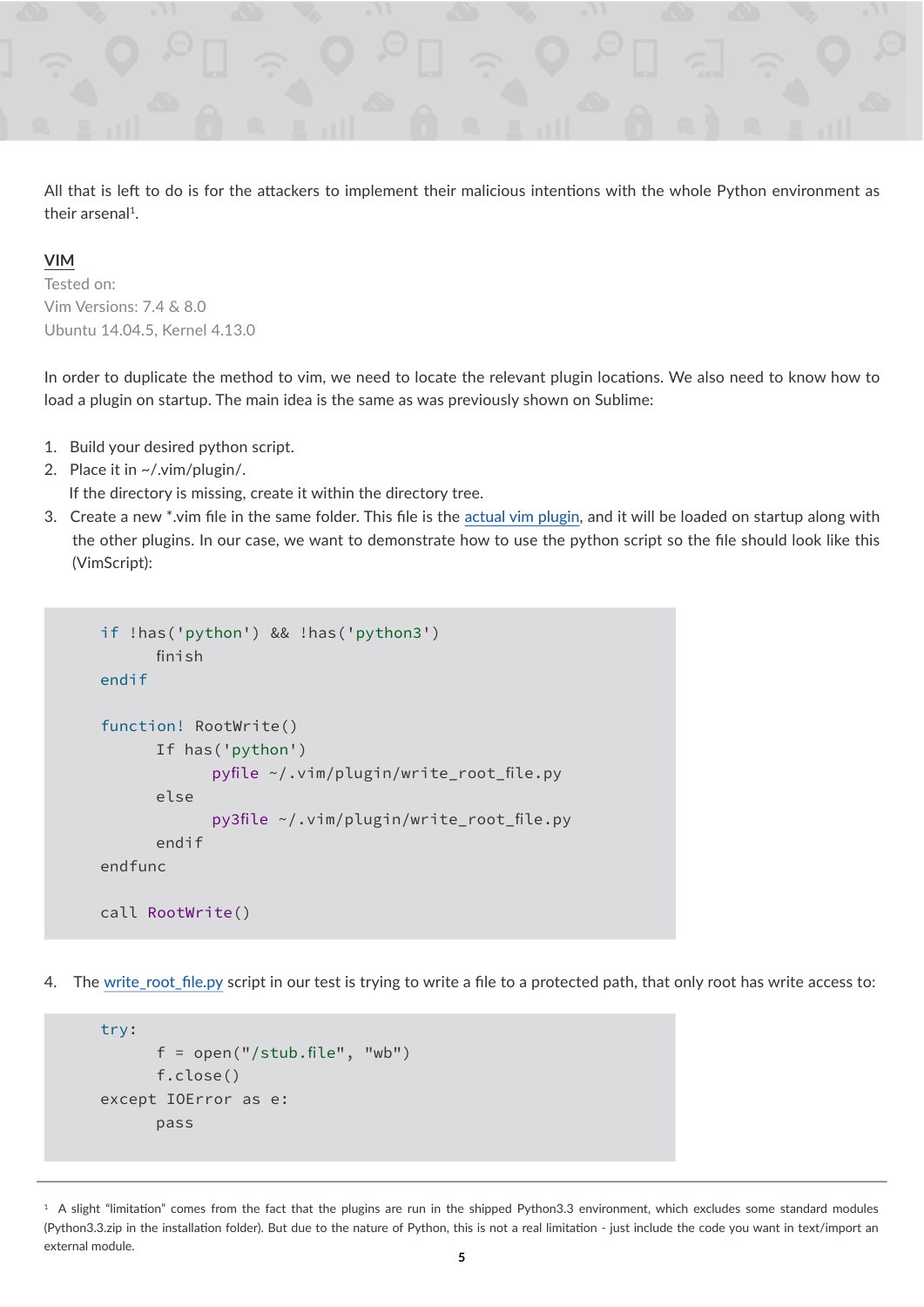#### **Emacs**

Tested on: Emacs Versions: 25.3.2 & 23 Ubuntu 14.04.5, Kernel 4.13.0 Emacs 24 on Ubuntu 16.04

Emacs executes its init file when it loads, and that's where a user can add key bindings, define functions, and call external commands. It contains personal EmacsLisp code that will be executed when Emacs starts. This fle is located in one of the following locations:

- For GnuEmacs, it is ~/.emacs or \_emacs or ~/.emacs.d/init.el.
- For XEmacs, it is ~/.xemacs or ~/.xemacs/init.el.
- For AquamacsEmacs, it is ~/.emacs or ~/Library/Preferences/Aquamacs Emacs/Preferences.el

All you have to do is add this ELisp line of code to the [init fle](https://github.com/SafeBreach-Labs/blog-snippets/blob/master/editors_plugins_fifth_column/init.el). It will execute the command "touch /stub.fle", when "~/ emacs.d/" is the working directory.

(let ((default-directory "~/.emacs.d/")) (shell-command "touch /stub.file"))

And the privilege escalation objective is possible here as well, because surprisingly, this init file can be edited without root permissions.

#### **Gedit**

Tested on: gedit Version: 3.10.4 Ubuntu 14.04.5, Kernel 4.13.0

#### *Installing a Plugin*

Gedit plugins can be installed by either a package manager or locally from a source fle. The ones that come from a package manager are located here:

/usr/lib/x86\_64-linux-gnu/gedit/plugins/

While the local ones should be placed here (mkdirs if plugin folder does not exist):

~/.local/share/gedit/plugins/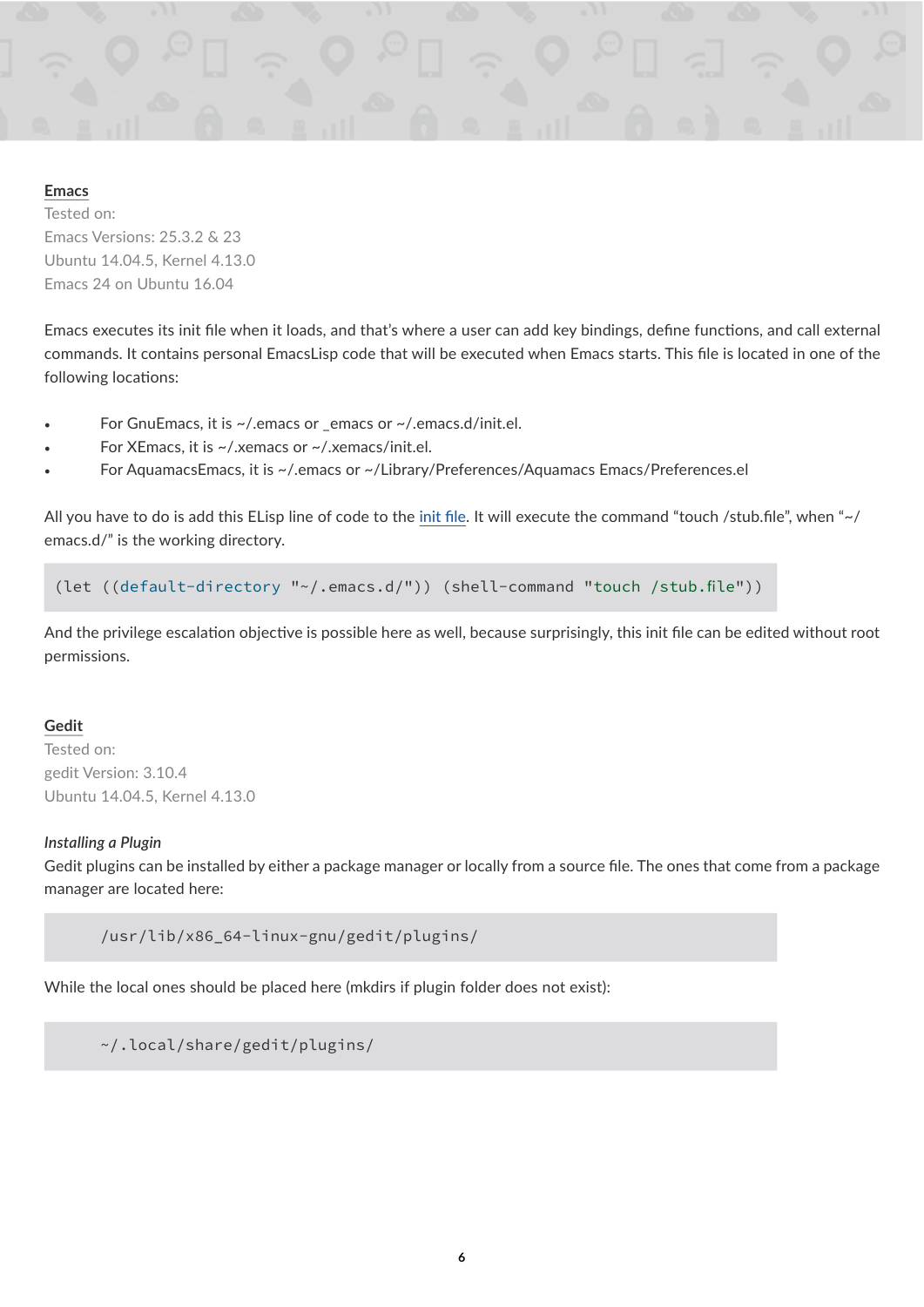

#### *Enabling a Plugin*

Plugins that exist on disk are "installed" but not necessarily enabled. To enable a plugin from bash you can use the following command, that modifes the preferences stored in dconf on your gnome machine:

```
 gsettings set org.gnome.gedit.plugins active-plugins "['docinfo', 'time', 
 'zeitgeistplugin', 'spell', 'modelines', 'filebrowser']"
```
You specify the plugin names you wish to be enabled inside the list you set for the active-plugins key. The above list is of the default configuration - 6 plugins enabled.

What we noticed is that if two plugins with the same names exist in both default and local locations, the local one overrides the default one. This means that we can copy one of the default plugins' fles to the local plugins directory, modify their code to perform our desired actions when gedit loads, and we gain the runtime we looked for, patiently waiting for the user to invoke gedit with sudo. Using this overriding approach, there is no need to explicitly enable the custom plugin, because the default one is already enabled by its name, and they both share the name.

Another more crude approach, is to install a new local plugin from scratch, making it noticeable in the preferences menu:



This will also require to explicitly enable this plugin, which can be done using gnome's gsettings utility.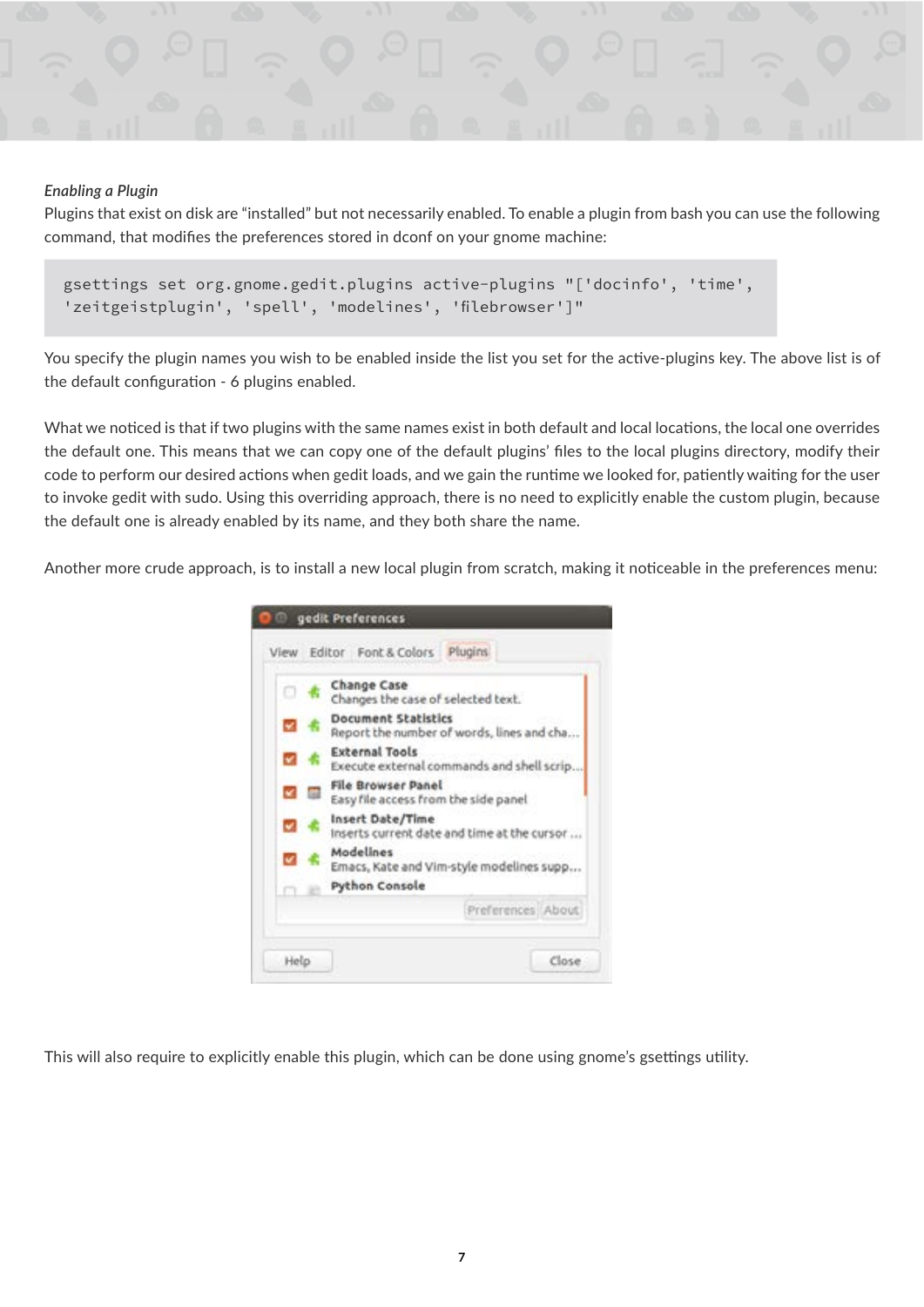

#### *Plugin Code*

Gedit plugins can come in several languages, e.g. Python, C++. When using Python, you'll see a declaration in the ".plugin" file stating the loader to use:

#### Loader=python3

For our code to run on gedit init, we want to contain our code inside the \_\_init\_() function of the plugin, that's located in the \_\_init\_\_.py fle inside the plugin container directory.

One could also compile its own version of an ".so" plugin and place it in the local plugins directory.

#### *pico/nano*

Pico and it's clone - nano - offer a very limited extensibility ground - only for passive objectives such as syntax highlightings. Due to this limiting approach, it remains safe from this type of attack. Maybe consider using pico/nano for editing files as root?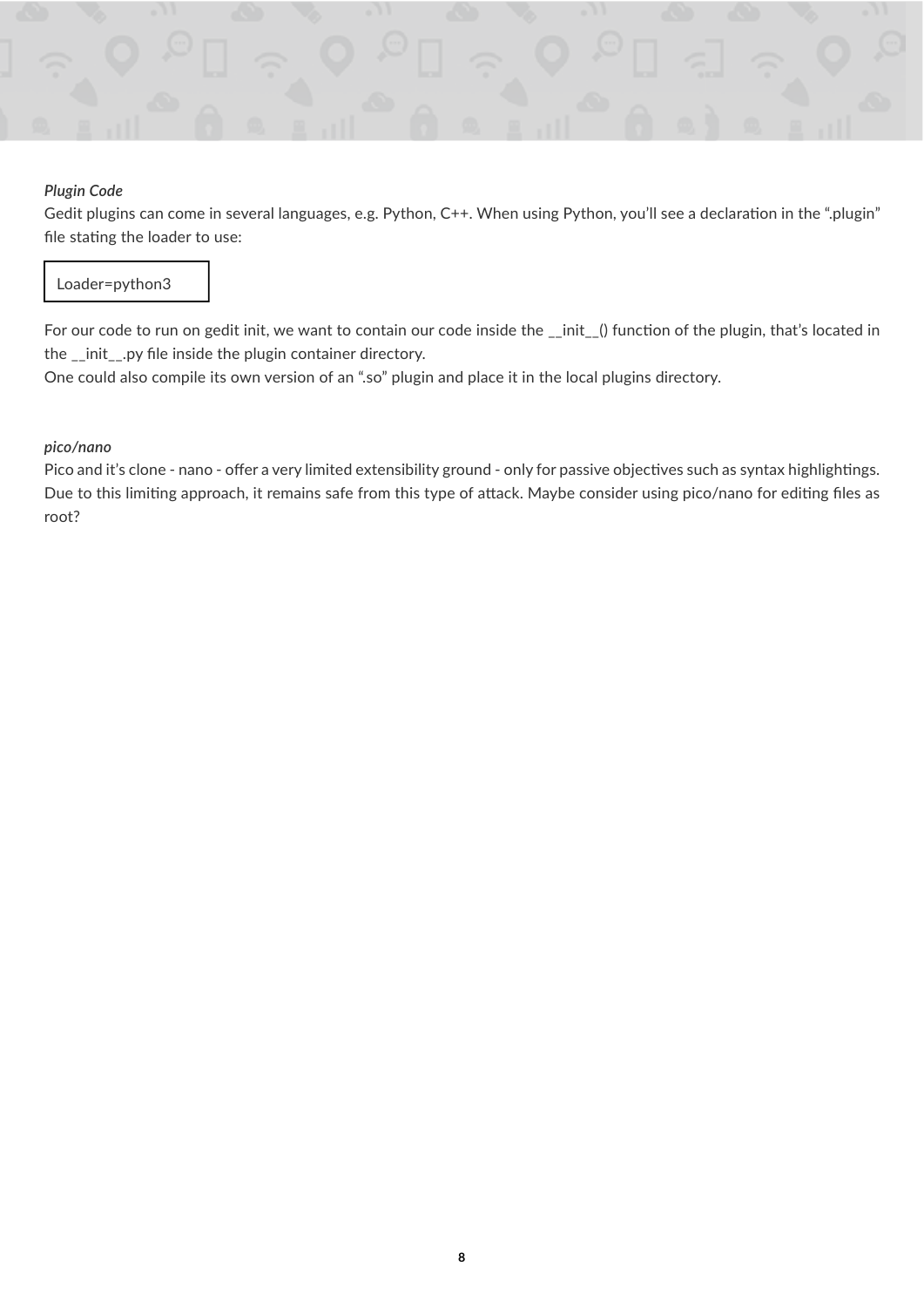## **MITIGATION**

#### **End User**

We suggest implementing the following measures on your endpoints:

#### OSSEC Monitoring Rules

1. Monitor modifications to the key files and folders presented in this article. Track changes and review them. For example, you can add [the following rules](https://github.com/SafeBreach-Labs/blog-snippets/blob/master/editors_plugins_fifth_column/ossec.conf) to OSSEC syscheck configuration:

/var/ossec/etc/ossec.conf:

```
<syscheck>
       <directories check_all="yes" realtime="yes" report_changes="yes">
       ~/.config/sublime-text-3/Packages/User
       </directories>
       <directories check_all="yes" realtime="yes" report_changes="yes">
             ~/.vim/plugin/
       </directories>
       <directories check_all="yes" realtime="yes" report_changes="yes">
             ~/.emacs,
             ~/_emacs,
             ~/.emacs.d/init.el,
             ~/.xemacs,
             ~/.xemacs/init.el,
             ~/Library/Preferences/Aquamacs Emacs/Preferences.el
       </directories>
       <directories check_all="yes" realtime="yes" report_changes="yes">
             ~/.local/share/gedit/plugins
       </directories>
</syscheck>
```
Only remember to restart OSSEC after modifications:

```
sudo /var/ossec/bin/ossec-control restart
```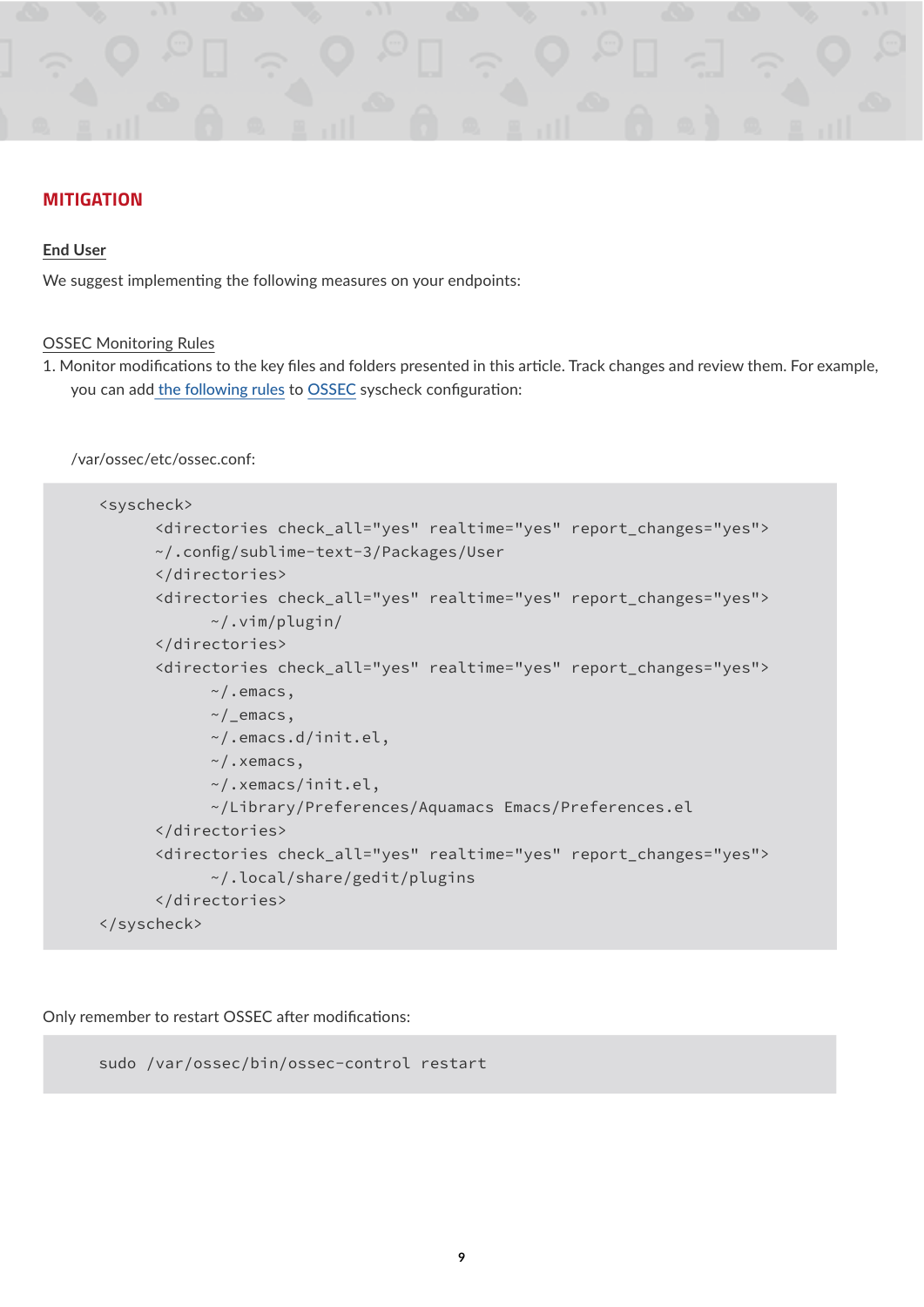

#### Other Measures

2. Deny write permissions for non-elevated users, by taking root ownership on the relevant plugins folder, e.g. *~/.confg/ sublime-text-3/Packages/User*.

3. Use sudoedit.

#### **Sofware Developers**

Change folders and file permissions models to complete the separation between the two modes.

Completely prevent loading 3rd party plugins when an editor is elevated. Alternatively, provide a manual interface to approve the elevated loading of plugins.